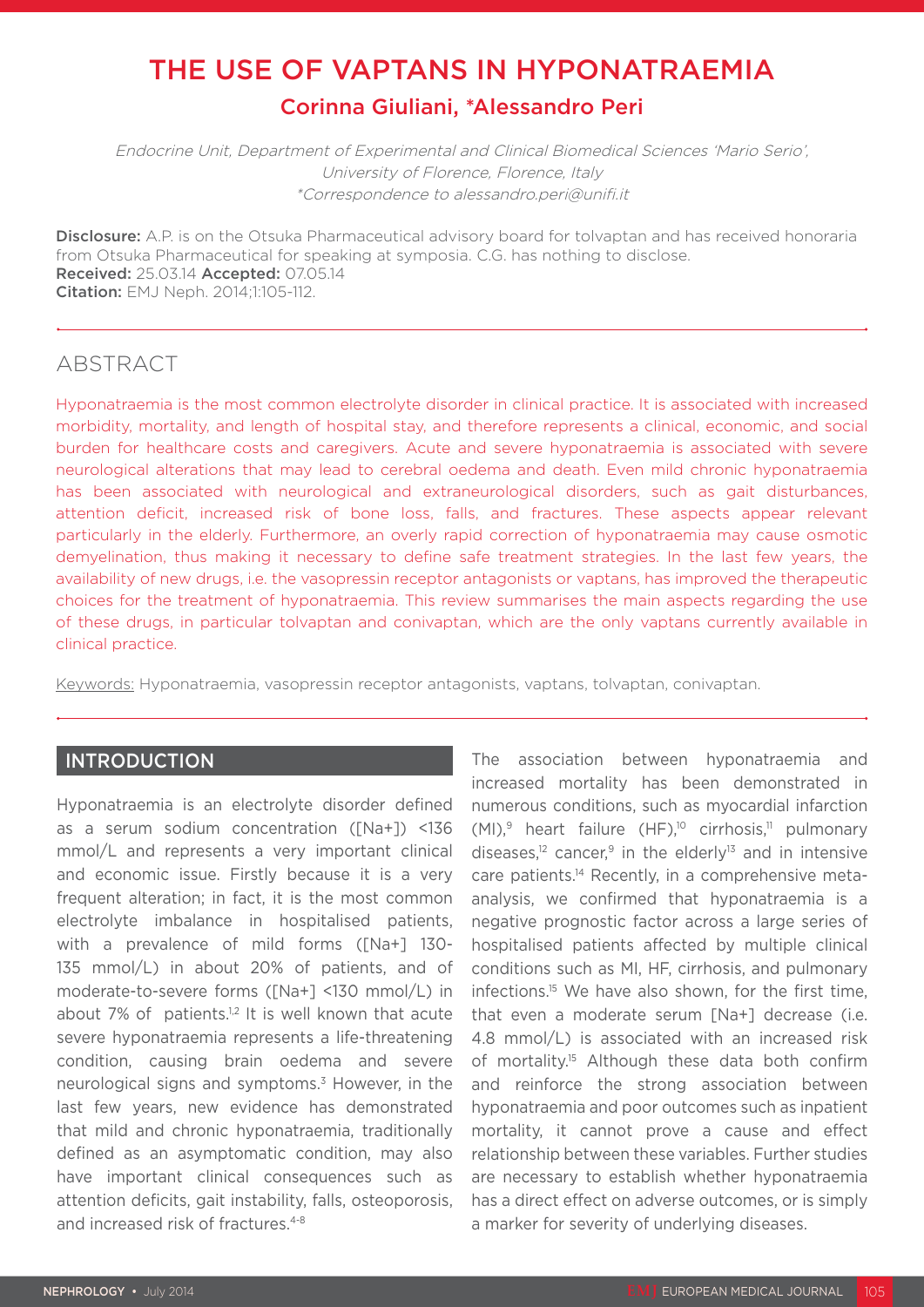Hyponatraemia also represents an economic and social burden. In fact, increased length of hospital stay and also hospital readmission rates have been demonstrated in hyponatraemic patients. Furthermore, economic models have estimated direct costs associated with effective correction of hyponatraemia in hospitalised patients in the US at \$1.6-3.6 billion/year.<sup>16</sup> Therefore, hyponatraemia directly causes an increase in total healthcare costs.

Taken together, these data suggest the importance of using the most appropriate therapeutic strategies to correct this electrolyte disorder. The essential requirement to properly manage hyponatraemia is a correct diagnosis because the therapy depends strictly on the subtype and aetiology of hyponatraemia.17 Hyponatraemia can be classified in hypotonic or non-hypotonic forms, based on plasma osmolality, which can be increased, normal, or reduced. Hypotonic hyponatraemia is the most frequent condition and can be further divided according to the extracellular volume status into hypovolaemic, euvolaemic, and hypervolaemic forms (Table 1). Another important aspect to be considered is the potential of risks associated with inappropriate treatment of hyponatraemia. In particular, an overly rapid correction of hyponatraemia may result in osmotic demyelination syndrome (ODS), a severe and potentially lethal complication.18 The risk of ODS is particularly high when hyponatraemia is chronic because when the correction rate is too rapid, the cells may not be able to recapture the osmolytes lost through the chronic adaption mechanisms that counteract cellular swelling and brain oedema. The result is an excessive movement of water out of the cells with consequent cellular shrinkage and osmotic demyelination. Several conditions can increase the risk of developing ODS such as hypokalaemia, hypophosphataemia, alcoholism, malnutrition, advanced liver diseases, or a serum level of [Na+] ≤105 mmol/L.16-18

# CONVENTIONAL TREATMENT OF HYPONATRAEMIA

The treatment of hypotonic hyponatraemia, which is the most common form, depends on the presence of signs and symptoms related to the severity and rapidity of onset of the disorder (i.e. acute versus chronic) as well as on the status of the extracellular volume.17

The first-choice treatment of hypovolaemic hyponatraemia is isotonic (0.9% sodium chloride [NaCl]) saline infusion. Symptomatic euvolaemic and hypervolaemic hyponatraemia are effectively treated with hypertonic (3% NaCl) saline infusion and loop diuretics.<sup>19,20</sup> An important point to consider is the correction rate of hyponatraemia, which should not exceed a serum [Na+] correction of 8-12 mmol/L/day or 18-24 mmol/L in the first 48 hours, in order to avoid the occurrence of ODS.<sup>16,18</sup> Recently published expert panel recommendations<sup>16</sup> have suggested that a 6 mmol/L increase in serum [Na+] appears to be sufficient to reverse the most severe signs and symptoms of acute hyponatraemia. This more prudent approach can

| Non-Hypotonic Hyponatraemia |                                                                                     |                                                                                             |                                                                                                                                                                                             |  |  |  |
|-----------------------------|-------------------------------------------------------------------------------------|---------------------------------------------------------------------------------------------|---------------------------------------------------------------------------------------------------------------------------------------------------------------------------------------------|--|--|--|
|                             | Hypertonic hyponatraemia                                                            | Isotonic hyponatraemia                                                                      | Pseudohyponatraemia                                                                                                                                                                         |  |  |  |
| Causes                      | Hyperglycaemia, retention of<br>mannitol, radiographic contrast.                    | Retention in the extracellular<br>space of osmotically active<br>solutes other than sodium. | Severe hypertriglyceridaemia or<br>hyperparaproteinaemia.                                                                                                                                   |  |  |  |
| Hypotonic Hyponatraemia     |                                                                                     |                                                                                             |                                                                                                                                                                                             |  |  |  |
|                             | Hypervolaemic hyponatraemia                                                         | Euvolaemic hyponatraemia                                                                    | Hypovolaemic hyponatraemia                                                                                                                                                                  |  |  |  |
| Causes                      | Heart failure, nephrotic<br>syndrome, acute or chronic<br>renal failure, cirrhosis. | SIADH, hypocortisolism,<br>hypothyroidism.                                                  | Renal solute loss: Diuretic<br>therapy, cerebral salt wasting<br>syndrome, salt wasting<br>nephropathy, Addison's disease.<br>Extrarenal solute loss: Vomiting,<br>diarrhoea, pancreatitis. |  |  |  |

#### Table 1: Classification of hyponatraemia.

SIADH: syndrome of inappropriate secretion of antidiuretic hormone.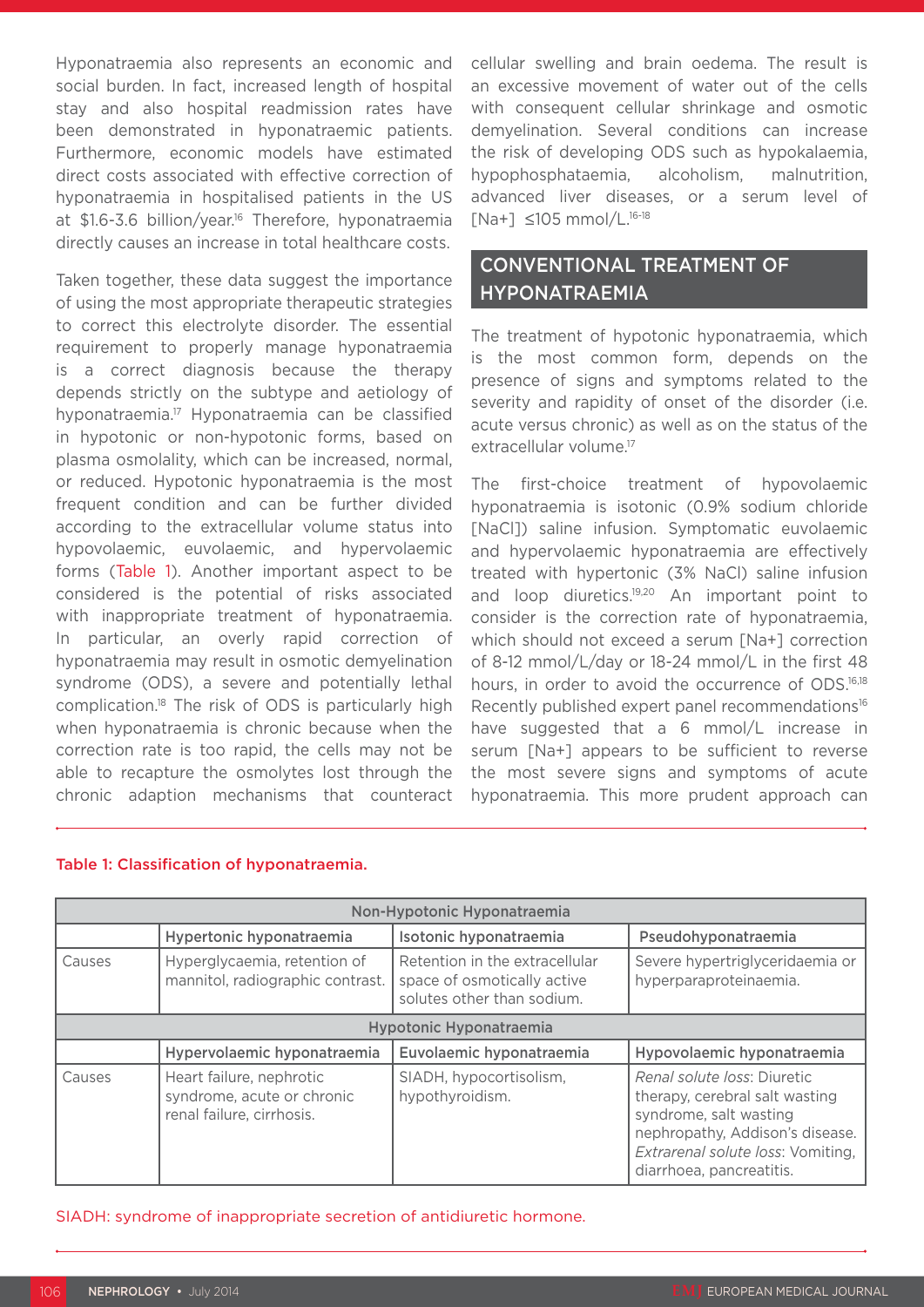be considered, especially when risk factors for the development of ODS are present.

The traditional therapeutic approach in asymptomatic euvolaemic or hypervolaemic hyponatraemia is represented by fluid restriction. This treatment has some limits in that it is usually poorly tolerated by patients because of an increased perception of thirst and the improvement of serum [Na+] is often insufficient, especially if the kidneys are not able to excrete free water.<sup>19-21</sup> Other possible options for the treatment of these forms of hyponatraemia include lithium, demeclocycline, and urea. However, these molecules do not have a specific indication for the treatment of hyponatraemia, their efficacy can vary, and there may be potentially severe adverse effects.<sup>16,19</sup> Hence, there is a need to develop new specific drugs to improve the treatment of this electrolyte disorder.

### Vasopressin Receptor Antagonists: A New Therapeutic Option

In the early 1990s, the first non-peptide vasopressin receptor antagonists were identified and successfully used for the correction of hyponatraemia.22,23 The vasopressin receptor antagonists, or vaptans, act by blocking the binding of vasopressin to Type 2 (V2) receptors on the principal cells of the renal-collecting ducts, thus causing the inhibition of the synthesis and transport of aquaporin-2 into the apical membrane, which prevents water reabsorption (Figure 1). The main characteristic of vaptans is that they produce solute-sparing water excretion, as opposed to traditional diuretics that produce simultaneous electrolyte loss.<sup>23</sup> This particular effect of vaptans, known as aquaresis, causes a decrease in urine osmolality and an increase in serum [Na+], thus opening up the potential use of these drugs in hypervolaemic and euvolaemic hyponatraemia. Due to this mechanism of action, it is evident that vaptans are not indicated for the treatment of hypovolaemic hyponatraemia. Four non-peptide vasopressin receptor antagonists have been tested in clinical trials: tolvaptan, conivaptan, lixivaptan, and satavaptan.<sup>16,24</sup> The main properties of these compounds are shown in Table 2. However, only tolvaptan and conivaptan are currently available for clinical use and therefore the remaining part of this review will be focused on these agents.



Figure 1: Vaptans mechanism of actions: binding of vaptans to V2R inhibits the activation of the Gscoupled adenylyl cyclase cascade, thus inhibitng the synthesis, phosphorylation, and insertion of the AQP2 channels into the cell membrane. The final result is a reduction in water permeability of the renal collecting duct.

AVP: arginine vasopressin; V2R: Type 2 vasopressin receptor; AC: adenylate cyclase; ATP: adenosine triphosphate; cAMP: cyclic adenosine monophosphate; PKA: protein kinase A; AQP2: aquaporin-2; P: phosphate.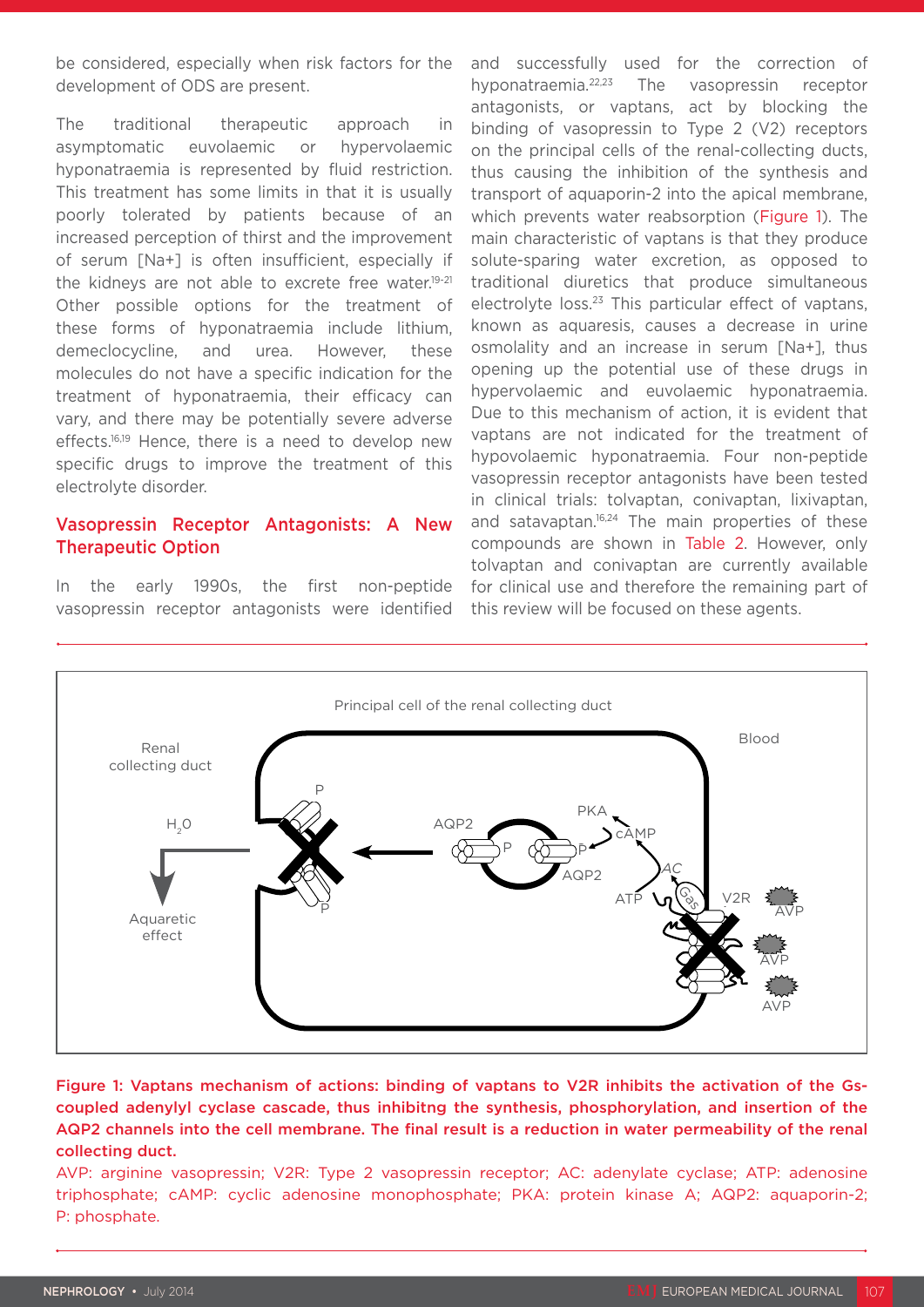Table 2: Main properties of the vasopressin receptor antagonists evaluated in clinical trials.

|                            | Tolvaptan      | Conivaptan | Lixivaptan     | Satavaptan     |
|----------------------------|----------------|------------|----------------|----------------|
| Receptor specificity       | V <sub>2</sub> | V1a/V2     | V <sub>2</sub> | V <sub>2</sub> |
| Route of<br>administration | Oral           | ΙV         | Oral           | Oral           |
| Half-life (hours)          | $6 - 8$        | $3 - 8$    | $7 - 10$       | $14 - 17$      |
| Metabolism                 | Hepatic        | Hepatic    | Hepatic        | Hepatic        |
| Dosage<br>(mg/day)         | $15 - 60$      | $20 - 40$  | $10 - 400$     | $5 - 50$       |

V1a: vasopressin Type 1a; V2: vasopressin Type 2; IV: intravenous.

# CONIVAPTAN AND TOLVAPTAN IN CLINICAL PRACTICE

#### Indications

Conivaptan, the only combined vasopressin V1a/ V2 receptor antagonist available, was approved by the FDA in 2005, and can be used in the US for the treatment of euvolaemic and hypervolaemic hyponatraemia in hospitalised patients. Tolvaptan was approved by the FDA and the European Medicines Agency (EMA) in 2009 and is sold in the US for the treatment of hypervolaemic and euvolaemic hyponatraemia, whereas in Europe, its use is limited to hyponatraemia secondary to the syndrome of inappropriate antidiuretic hormone secretion (SIADH). As already highlighted, vaptans are not indicated in hypovolaemic hyponatraemia; therefore, an accurate clinical and biochemical evaluation should always precede the use of these drugs.

Vaptans can be used to correct mildly symptomatic or asymptomatic hyponatraemia as an alternative to fluid restriction (if the latter is not tolerated or does not work effectively), or to treat moderately symptomatic hyponatraemia as an alternative to hypertonic saline solution.<sup>25</sup> The use of vaptans in apparently asymptomatic hyponatraemia appears to be appropriate because of the potential adverse effects on bone, nervous system, and on mortality also observed in this condition.<sup>4-8,15</sup> Severely symptomatic hyponatraemia presenting - for instance - with seizures, respiratory distress, or coma should still be treated with hypertonic saline solution infusion.<sup>16</sup> In some specific clinical settings, the use of vaptans appears particularly useful; i.e. in patients with paraneoplastic SIADH who have to start chemotherapy with drugs that could cause or worsen hyponatraemia, $26$  or in patients in surgical or intensive care units, who require a readily effective treatment strategy. In Figure 2 the suggested indications for the use of tolvaptan in Europe are summarised.

It is important to highlight that vaptans should not be used together with or immediately after hypertonic saline because of the risk of overcorrection, and for that same reason, patients should be encouraged to maintain a normal fluid intake and drink in response to thirst.<sup>16</sup>

## Pharmacological Properties

Conivaptan is the only vaptan available for intravenous use (an oral formulation has been evaluated in clinical studies but is not available for clinical use) and is restricted to the shortterm treatment (of up to 4 days) for hospitalised patients. The loading dose is 20 mg over 30 minutes, followed by a continuous infusion of 20 mg/day. The dosage may be increased to 40 mg/ day if the correction of hyponatraemia appears to be inadequate.<sup>27</sup>

Tolvaptan is available in tablet formulation. Although the treatment must be started in the hospital, it can be continued after being discharged once the optimal dose has been established. Tolvaptan use is also indicated for long-term treatment when needed to maintain serum [Na+] within the normal range. The starting dose of tolvaptan is 15 mg once daily; the dosage can be increased to 30-60 mg at intervals ≥24 hours if the correction of the serum  $[Na+]$  is insufficient.<sup>28</sup>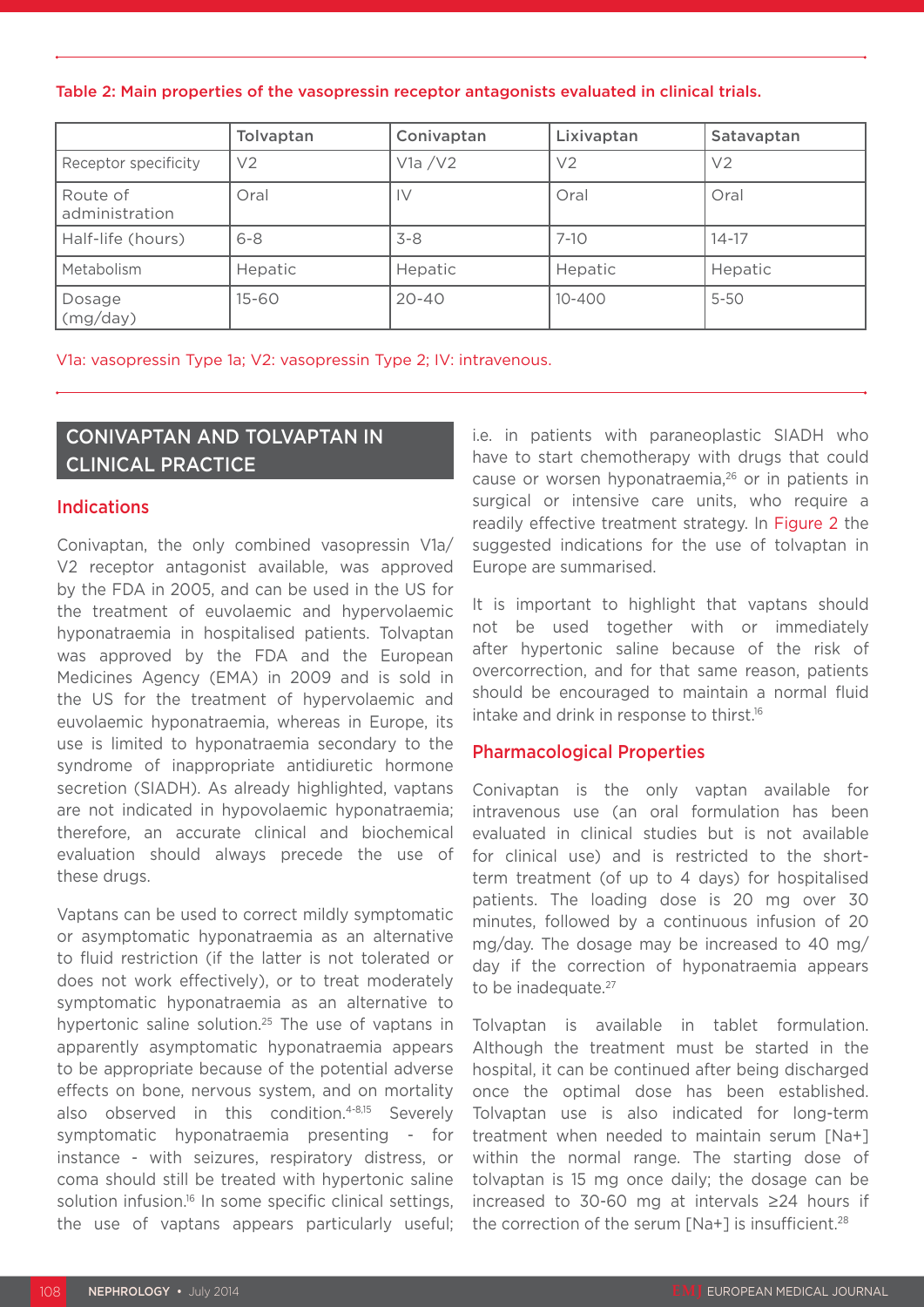

Figure 2: Indications for the use of tolvaptan in the treatment of euvolaemic hyponatraemia, according to the European indication, which restricts its use in patients with hyponatraemia secondary to syndrome of inappropriate secretion of antidiuretic hormone (SIADH).

During the active phase of correction of hyponatraemia with conivaptan or tolvaptan, it is essential to strictly monitor the serum [Na+], which should be measured every 6 hours or more frequently in patients with ODS risk factors.<sup>17,29</sup> In the case of tolvaptan, which can be used for a prolonged time, as already mentioned, a close measurement of the serum [Na+] is no longer necessary once the optimal dosage has been established.

The metabolism of all vaptans is hepatic, through the cytochrome  $\text{CYP}_{z}A_{4}$  isoenzyme, and therefore, the potential interaction with  $\text{CYP}_{\mathfrak{z}}\text{A}_{\mathfrak{z}}$  inhibitors (i.e. macrolide antibiotics, diltiazem, ketoconazole, but also grapefruit) that could increase the effect of vaptans or  $\text{CYP}_{z}A_{4}$  inducers (i.e. rifampicin, barbiturates), which could reduce their effect, should be considered.<sup>30,31</sup> In contrast, tolvaptan treatment does not interfere with the serum concentrations of other  $\text{CYP}_{z}A_{4}$  substrates, such as warfarin or amiodarone.<sup>32,33</sup> High and continued doses of tolvaptan (i.e. 60 mg/daily) could increase serum digoxin concentrations (mean maximal concentration: 1.27-fold increase); therefore patients treated with both tolvaptan and digoxin should be monitored for excessive digoxin effects.<sup>33</sup>

#### **Efficacy**

The efficacy and safety of conivaptan and tolvaptan have been demonstrated in several clinical trials involving patients affected mostly by hyponatraemia secondary to HF, cirrhosis, and SIADH. In two placebo-controlled, randomised, double-blind studies, oral conivaptan appeared to be safe and effective in increasing and maintaining serum [Na+] in patients with euvolaemic and hypervolaemic hyponatraemia. Similar results were obtained with intravenous use.<sup>27,34</sup> SALT-1 and SALT-2 (Study of Ascending Levels of Tolvaptan in Hyponatraemia 1 and 2) were two multicentre, randomised, double-blind, placebo-controlled trials, which evaluated the efficacy of oral tolvaptan in patients with hyponatraemia secondary to HF, liver failure, and SIADH.<sup>28</sup> These studies showed a higher, progressive increase in serum [Na+] in patients who received tolvaptan versus placebo, without significant side-effects. Similar results were obtained in a subsequent analysis of the SIADH subgroup.<sup>35</sup> Furthermore, a combined analysis of the two trials highlighted a significant improvement in the mean score of the SF-12 Mental Component Summary Scale from the baseline to day 30 in the tolvaptan group, suggesting that the increase in serum [Na+] secondary to tolvaptan therapy was clinically beneficial.

The subsequent extension of the SALT-1 and SALT-2 trials, the Safety and sodium Assessment of Longterm Tolvaptan With hyponatraemia: A year-long, open-label Trial to gain Experience under Realworld conditions (SALTWATER) trial, showed similar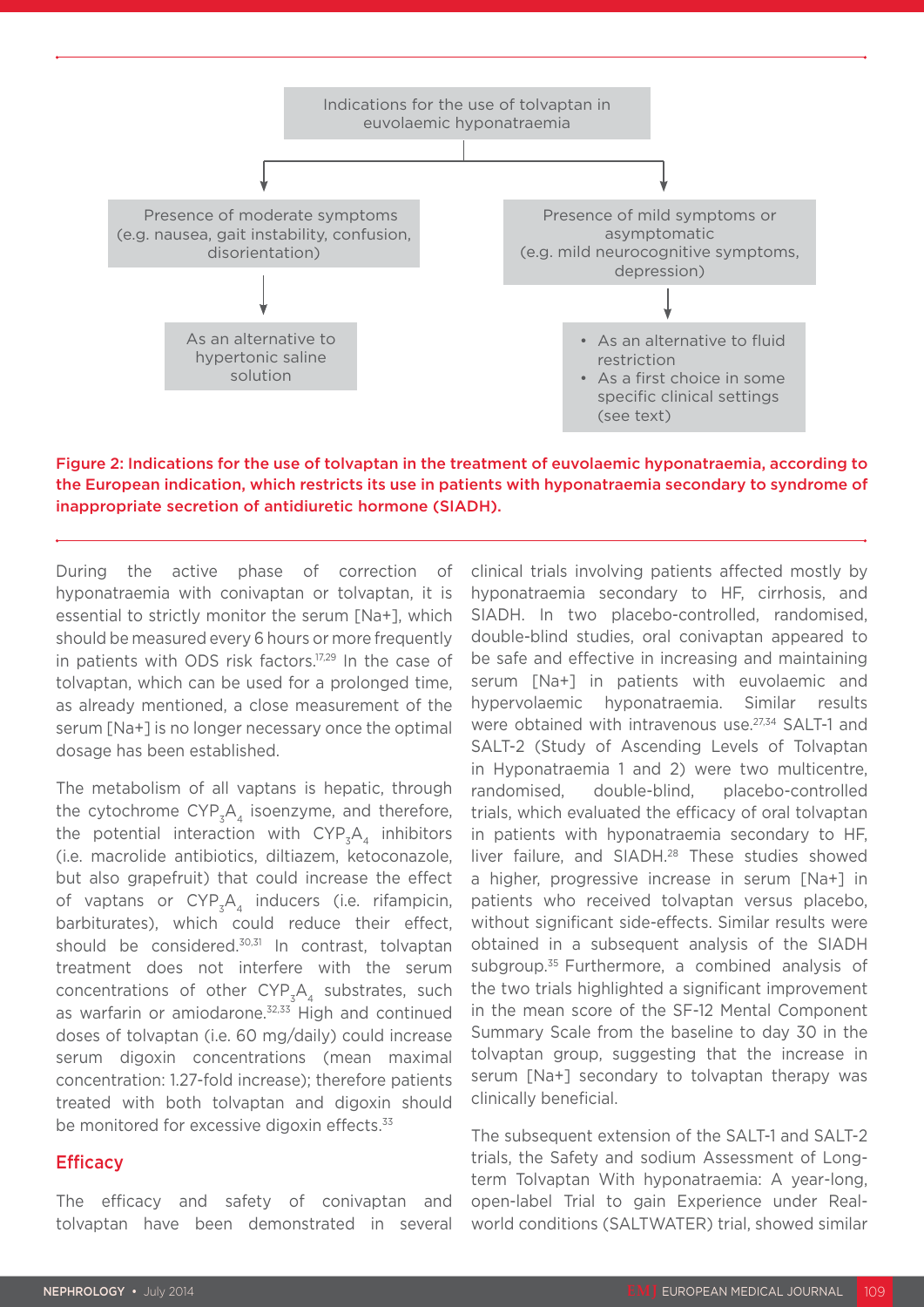results in terms of efficacy and safety.<sup>36</sup> Another interesting study $37$  demonstrated that tolvaptan was better than fluid restriction in improving serum [Na+] (+6 nmol/L versus ≤1 nmol/L in patients treated with fluid restriction) in a cohort of hyponatraemic hospitalised patients.

Two trials conducted specifically on patients affected by HF, the ACTIV in CHF (Acute and Chronic Therapeutic Impact of a Vasopressin antagonist in Chronic Heart Failure) and the EVEREST (Efficacy of Vasopressin Antagonism in Heart Failure Outcome Study With Tolvaptan), evaluated the impact of tolvaptan on survival as a secondary end-point.38,39 In a post-hoc analysis of the ACTIV trial, a link between an improvement in hyponatraemia and in survival was observed. In the EVEREST trial, tolvaptan did not show any effects on mortality during the long-term follow-up, but in patients with moderate-to-severe hyponatraemia (<130 mEq/L) tolvaptan was associated with reduced cardiovascular morbidity and mortality after discharge.40,41 However, it has to be specified that the EVEREST trial was not targeted to study the effects of tolvaptan on hyponatraemia, and it was not specified if the therapy was effectively associated with the normalisation of serum [Na+]. Together with the beneficial effect of not causing electrolyte depletion, these qualities make vaptans particularly useful in the treatment of hyponatraemia secondary to HF, alone or in association with traditional diuretics.16

The use of vaptans in patients affected by cirrhosis and renal failure appears more controversial. Furthermore, after a recent alert regarding liver toxicity due to high doses of tolvaptan (see adverse events section), the FDA has contraindicated the use of tolvaptan in patients with underlying liver diseases. In patients with hyponatraemia secondary to nephrotic syndrome and concomitant renal failure, vaptans are not expected to cause a significant aquaretic effect, in particular if the glomerular filtration rate is <50 ml/min or the serum creatinine is >3 mg/dl and its use is not recommended.<sup>16</sup>

#### Safety and Adverse Events

Conivaptan and tolvaptan are generally well tolerated. The most frequent side-effects are headache, orthostatic hypotension, nausea, increased urinary frequency, and hypokalaemia. Thirst and dry mouth are two common and expected consequences of the aquaretic effect of these drugs.<sup>27,42</sup>

The safety of tolvaptan was confirmed in the SALT-1, SALT-2, and SALTWATER trials, in which an overly rapid correction of serum [Na+] or hypernatraemia were rarely observed (<2% of treated cases).28,35,36 Nevertheless, both the FDA and EMA have remarked on the necessity of monitoring the fluid and electrolytic balances in patients treated with tolvaptan or conivaptan, following the occurrence of a few ODS cases in patients treated with tolvaptan. However, only one case of ODS occurring after correction of hyponatraemia with tolvaptan alone has been reported very recently.<sup>43</sup> Even though a causal relationship to drug exposure has not been clearly established, a strict monitoring of serum [Na+] in the active phase of correction of hyponatraemia is recommended, especially in patients with serum [Na+] ≤120 mmol/L, in which greater responses have been documented.

Active therapy should be stopped if the rate of correction exceeds 8-12 mmol/L in the first 24 hours (or 18 mmol/L within 48 hours), in agreement with the general recommendations for the correction rate of hyponatraemia. The possible overly rapid increase in serum [Na+] can be limited by stopping the drugs (which both have a half-life <12 hours). Serum [Na+] re-lowering may be optional in patients at low-to-moderate risk of ODS, but is recommended in patients at high risk. This objective can be achieved by infusing or orally administering hypotonic fluids. The use of desmopressin can also be considered to obtain serum [Na+] re-lowering.16,25

Recently, the FDA issued an additional warning relating to the potential hepatotoxicity associated with tolvaptan treatment, following the report of a few cases of liver toxicity in patients enrolled in a 3-year trial examining the effects of tolvaptan for a different indication, i.e. for the treatment of autosomal dominant polycystic kidney disease (ADPKD) (TEMPO trial, for Tolvaptan Efficacy and Safety in Management of Autosomal Dominant Polycystic Kidney Disease and its Outcomes).44 A reversible increase in serum alanine aminotransferase and total bilirubin was observed in three patients treated with tolvaptan, and this effect was related to the administration of this drug. In October 2013 the FDA determined that tolvaptan should not be used for longer than 30 days nor in patients with underlying liver diseases because it can cause an increased risk of liver injury. However, it has to be said that the dosage used in the TEMPO trial was much higher than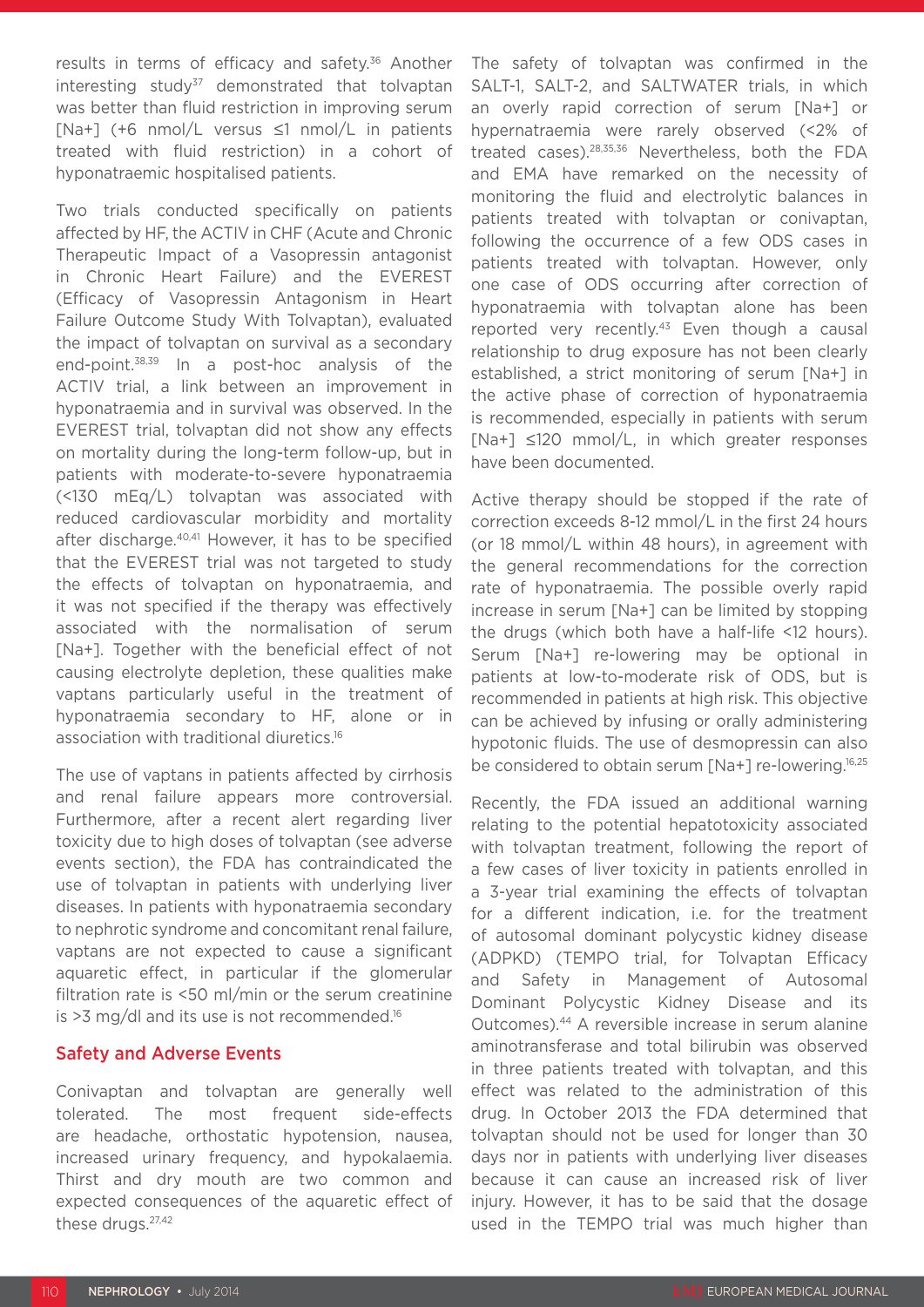the maximum dose approved for hyponatraemia treatment (120 mg versus 60 mg/daily).

Moreover, in clinical trials where the FDA-approved doses of tolvaptan were used (e.g. the SALTWATER and EVEREST trials), hepatic injury was not reported. In agreement with these aspects, the EMA has not limited the long-term use of tolvaptan but suggested to perform liver function tests in patients treated with tolvaptan who have reported symptoms suggesting liver injury (i.e. fatigue, anorexia, right upper abdominal discomfort, dark urine, or jaundice). Therefore, in patients who could benefit from the long-term use of tolvaptan, the therapy can be confirmed provided that a careful follow-up is maintained. However, the drug must be stopped if liver damage is suspected. Tolvaptan can be re-initiated when it has been clearly established that liver toxicity is not related to treatment with this drug. The use of tolvaptan in patients affected by liver diseases should be evaluated with caution and preferably avoided.<sup>16</sup> In some particular cases - i.e. in the patients already listed for liver transplantation with severe hyponatraemia, which could increase the surgical or anaesthesiological risk - the therapy could be considered because the potential benefit from the correction of hyponatraemia may outweigh the risk.<sup>16</sup>

### FINAL CONSIDERATIONS

Vaptans appear to be an effective and substantially safe therapeutic option for the treatment of hypotonic hypervolaemic (US) and euvolaemic (US and Europe) hyponatraemia. In particular, in patients with mild-to-moderate symptomatic hyponatraemia, or in those with asymptomatic hyponatraemia, the use of these drugs appears to be an appropriate treatment strategy as an alternative to traditional treatments. The use of conivaptan is limited to short-term therapy of hospitalised patients; in the US, conivaptan is the only vaptan available in patients who cannot receive oral therapy because it can be administered intravenously. Furthermore, conivaptan appears to be particularly useful in patients affected by HF because it has a dual selectivity, i.e. for V1a and V2 receptors. Tolvaptan can also be used for long-term treatment provided that a careful evaluation of possible signs suggesting adverse events is carried out. Admittedly, the cost of this drug may very well be a current limit for its prolonged use. Further studies are required in order to clarify the effective advantages of this class of drugs in terms of cost-effectiveness and patient outcomes.

#### REFERENCES

1. Upadhyay A et al. Incidence and prevalence of hyponatremia. Am J Med. 2006;119(7 Suppl 1):30-5.

2. Hoorn EJ et al. Development of severe hyponatremia in hospitalized patients: treatment-related risk factors and inadequate management. Nephrol Dial Transplant. 2006;21(1):70-6.

3. Gill G et al. Characteristics and mortality of severe hyponatremia – a hospitalbased study. Clin Endocrinol (Oxf). 2006;65(2):246–9.

4. Renneboog B et al. Mild chronic hyponatremia is associated with falls, unsteadiness and attention deficits. Am J Med. 2006;119(1):71.e1-8.

5. Gankam KF et al. Mild hyponatremia and risk of fracture in the ambulatory elderly. QJM. 2008;101(7):583-8.

6. Kinsella S et al. Hyponatremia independent of osteoporosis is associated with fracture occurrence. Clin J Am Soc Nephrol. 2010;5(2):275-80.

7. Verbalis JG et al. Hyponatremiainduced osteoporosis. J Bone Miner Res. 2010;25(3):554-63.

8. Barsony J et al. Osteoclast response to low extracellular sodium and the mechanism of hyponatremia-induced bone loss. J Biol Chem. 2011;286(12): 10864-75.

9. Waikar SS et al. Mortality after hospitalization with mild, moderate, and severe hyponatremia. Am J Med. 2009;122:857–65.

10. Klein L et al. Lower serum sodium is associated with increased short-term mortality in hospitalized patients with worsening heart failure: results from the Outcomes of a Prospective Trial of Intravenous Milrinone for Exacerbations of Chronic Heart Failure (OPTIME-CHF) Study. Circulation. 2005;111(19):2454–60.

11. Kim WR et al. Hyponatremia and mortality among patients on the livertransplant waiting list. N Engl J Med. 2008;359(10):1018–26.

12. Zilberberg MD et al. Hyponatremia and hospital outcomes among patients with pneumonia: a retrospective cohort study. BMC Pulm Med. 2008;8:16.

13. Terzian C et al. Admission

hyponatremia in the elderly: factors influencing prognosis. J Gen Intern Med. 1994;9(2):89-91.

14. Stelfox HT et al. The epidemiology of intensive care unit-acquired hyponatremia and hypernatraemia in medical-surgical intensive care units. Crit Car. 2008;12(6):R162.

15. Corona G et al. Moderate hyponatremia is associated with increased risk of mortality: evidence from a meta-analysis. PLoS One. 2013;8(12):e80451.

16. Verbalis JG et al. Diagnosis, evaluation, and treatment of hyponatremia: expert panel recommendations. Am J Med. 2013;126(10 Suppl 1):S1-42.

17. Adrogué HJ, Madias NE. Hyponatremia. N Engl J Med. 2000;342(21):1581-9.

18. Adrogué HJ. Consequences of inadequate management of hyponatremia. Am J Nephrol. 2005;25(3):240-9.

19. Peri A et al. Hyponatremia and the syndrome of inappropriate secretion of antidiuretic hormone (SIADH). J Endocrinol Invest. 2010;33(9):671-82.

20. Peri A, Combe C. Considerations